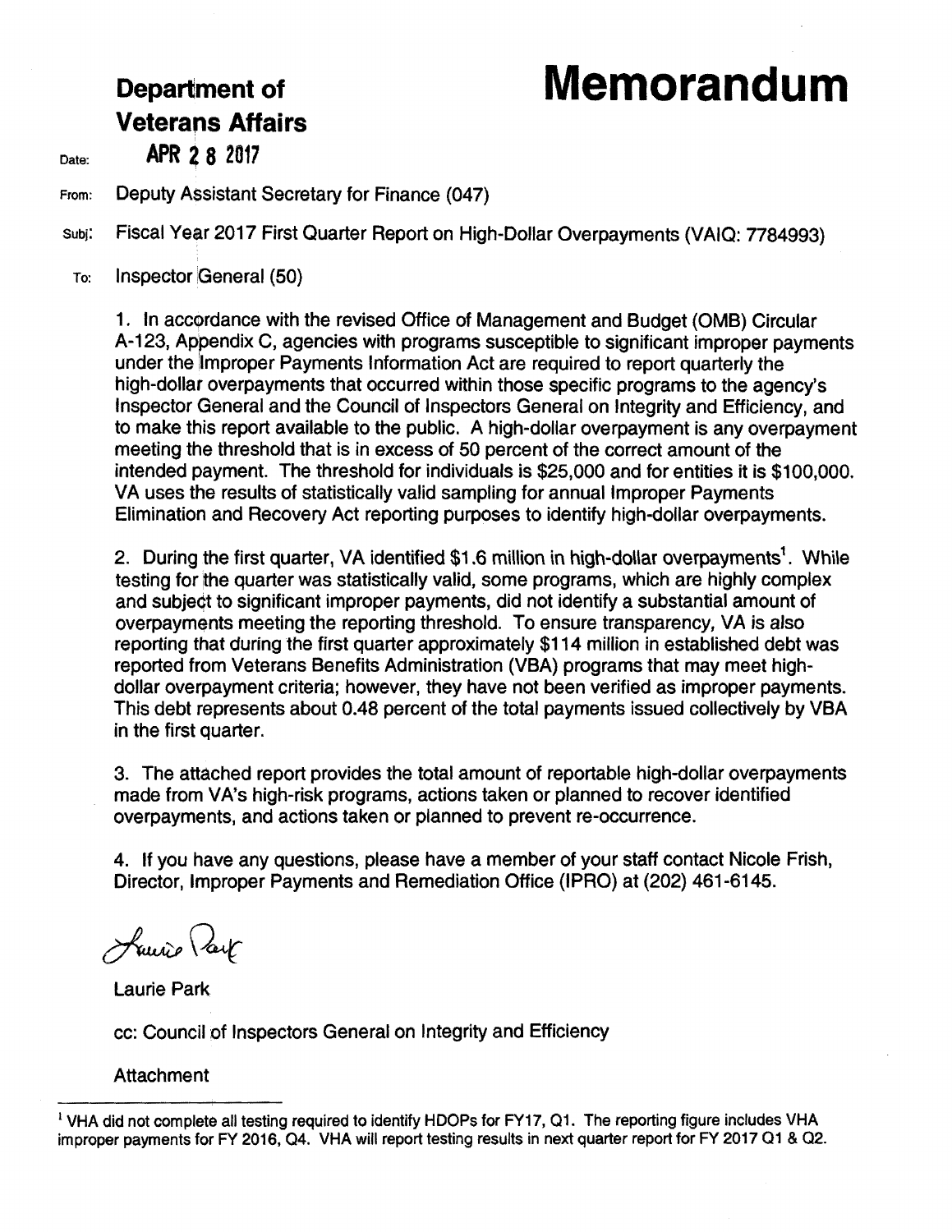## **Executive Order 13520 - Reducing Improper Payments Department of Veterans Affairs Fiscal Year (FY) 2017 First Quarter High-Dollar Overpayments Report**

#### **Total High-Dollar Overpayments Identified in Quarter: \$1,597,643**

To ensure transparency, the Department of Veterans Affairs (VA) is also reporting that during the first quarter \$114 million in established debt was reported from Veterans Benefits Administration (VBA) programs that may meet high-dollar overpayment criteria; however, they have not been verified as improper payments. For these programs, the established debt is approximately 0.48 percent of the total payments issued collectively by VBA in the first quarter. As reported in VA's Office of Inspector General's "Audit of VA's Implementation of Executive Order 13520 "Reducing Improper Payments", dated August 12, 2011, VA must consider debts established below the threshold because these debts may stem from payments that are over 50 percent of the intended payment amount. However, these debts cannot be reported as high-dollar overpayments for this reporting period because, as stated above, they have not been verified as improper payments.

#### **Actions/Plans to Recover Overpayments:**

VA will provide a Notice of Indebtedness to debtors informing them of VA's intent to recover the debt, remedies, and the consequences of failure to cooperate with collection efforts. VA will aggressively pursue the collection of delinquent debts through all means necessary, including but not limited to internal offset from current or future benefit payments, installment agreements, or the use of the Treasury Offset Program.

#### **Overall Actions/Plans to Prevent Re-occurrence of Improper Payments:**

VA is working to prevent re-occurrence of improper payments in its high-risk programs by implementing corrective action plans (CAPs). Key overall actions to prevent future overpayments, as well as milestones from the published CAPs are provided below:

#### **Veterans Health Administration:**

o A new corrective action implemented in October 2016 is a daily pre-payment review of VA Community Care inpatient claims to ensure appropriate payment methodology and calculations are applied by staff. Errors within this claim type tend to be high-dollar value payments with multiple providers submitting claims for one episode of care, which is an indication of potential duplicate payments. This manual review will be resource intensive, but Office of Community Care (OCC) anticipates a significant contribution in reducing improper payments.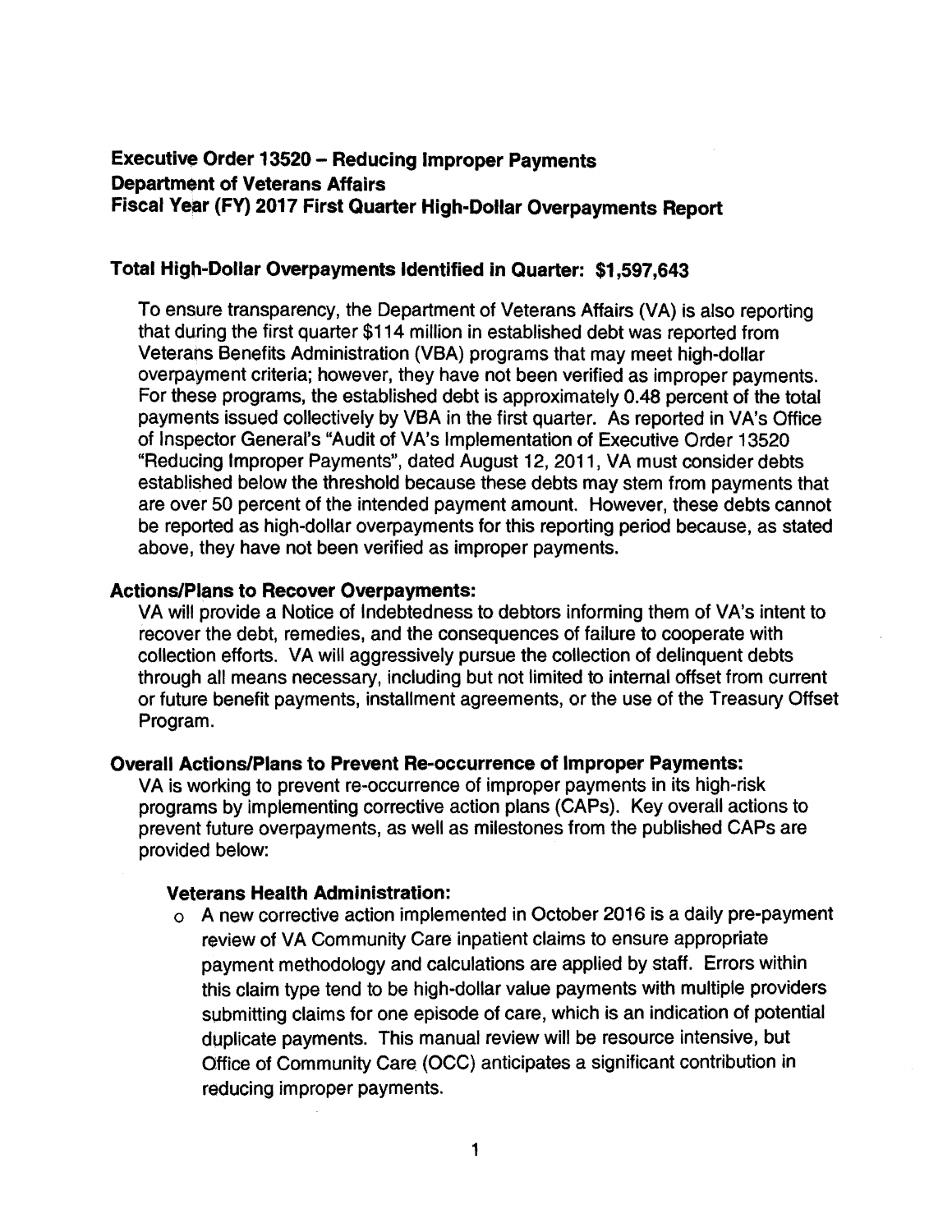o Additional corrective actions underway include: reinforcing that expired contracts, such as the former Project HERO contracts, cannot be used to authorize or pay for community care services; collaborating with OCC revenue staff to improve the availability of insurance information in Veterans Health Information Systems and Technology Architecture (VistA); providing ongoing training to staff to ensure payments are processed properly; and establishing a primary and secondary level of review prior to issuing payments to reduce future improper payments.

#### **Veterans Benefits Administration:**

- o Increase identification of death of beneficiaries; lack of supporting documentation; Medicaid Nursing Home patients; incarcerated beneficiaries; administrative errors, and dependents entitled to high compensation, use Systematic Technical Accuracy Review (STAR) reviews to identify deficiencies and disseminate findings to the Pension Management Centers on a monthly basis. Share claim specific errors with individual stations and require corrections to be completed timely. Estimated completion date March 2017.
- o Implement an expense reporting process that will either allow the beneficiary to report their expenses within a threshold or itemize expenses and provide evidence to substantiate the expense and eliminate incorrect income reporting. Estimated completion date May 2017.
- o Coordinate with Office of Field Operation (OFO) Program Management Centers (PMCs) to complete incarceration/fugitive felon adjustments timely. Estimated completion date May 2017.
- o VBA Compensation will identify reasons for the underpayment in the evaluation and determine best course of action for change in rule. This includes identifying ways to process dependency claims more timely. Estimated completion date September 2017.
- o Explore additional opportunities to automate or simplify drill pay. Estimated completion date September 2017.
- o Implement improvements to increase the consistency study pass rate which will reduce error rates associated with rating claims processing, to include correct processing of temporary total (100%) ratings. Estimated completion date September 2017.
- o Increase quality accuracy rates by providing training to claims examiners and updating processes to best use technological advances that reduce human errors. Estimated completion date September 2017.
- o Provide refresher training for Regional Processing Offices (RPO) on Chapter 33 manual entry procedures to reduce manual payment errors. Estimated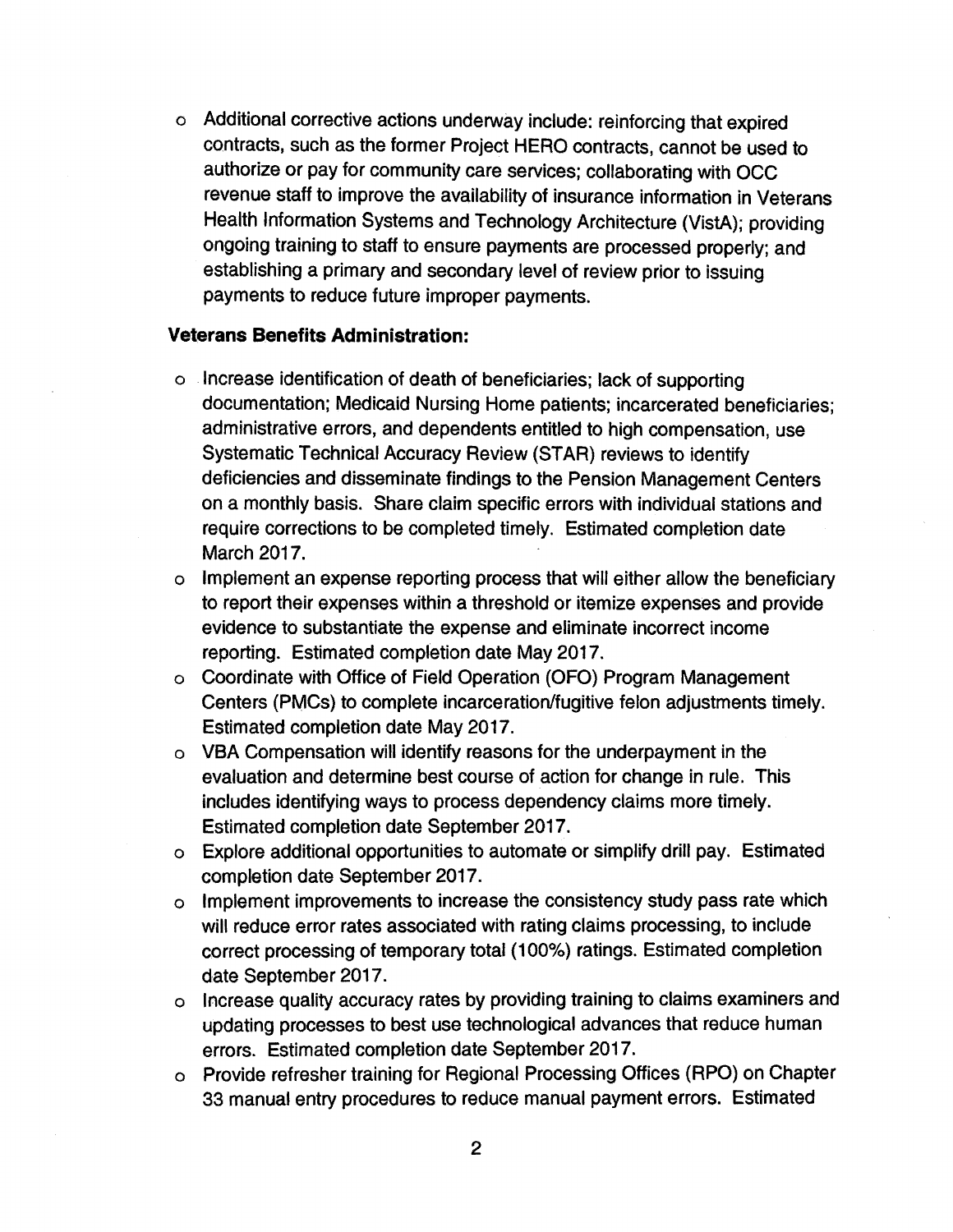completion date September 2017. Start drafting requirements for Subsistence Allowance Module (SAM} II development to allow VR&E to move off the Benefit Delivery Network (BON) totally so all issues can be found in corporate system. Estimated completion date October 2017.

- o Extend upfront income verification using Federal Tax Information (FTI) received from the Internal Revenue Service to include Social Security Administration information for original claims processing. Estimated completion date December 2017.
- o Increase identification of death of beneficiaries; lack of supporting documentation; Medicaid Nursing Home patients; incarcerated beneficiaries; administrative errors, and dependents entitled to high compensation; review manual, policies and procedures to determine if clarification and/or updates are needed. This process is on-going.
- o Continue to take necessary measures to collect over-payments and correct any identified under-payments. Continue work on quality reviews, administrative errors, and IPERA for Chapter 1607. This process is ongoing.
- o Continuation of refresher training as necessary to RPO staff. Training will be provided focusing on the reduction of improper payments. Training will also be consistent across all three RPOs through utilization of the National training Curriculum and updates to the Education Service Manual M22-4. This process is on-going.
- o Continue to take necessary measures to collect over-payments and correct any identified under-payments. This process is on-going.
- o Nationwide deployment of refresher training as necessary to RPO staff, school and training facility official to ensure adherence to proper reporting requirements. Training will be provided focusing on the reduction of improper payments. This process is on-going.
- o Provide annual VR&E training and refresher programs on fiscal related errors. Maintain yearly staff and counselor training on processing awards, facility authorizations, and obligations as well as other fiscal training. This process is on-going.

#### **Disaster Relief Act - Hurricane Sandy:**

o Established a routine review of the contract Period of Performance and document this review in the monthly progress payments. Documentation reviewed monthly. Anticipated completion date of this corrective action is September 2017.